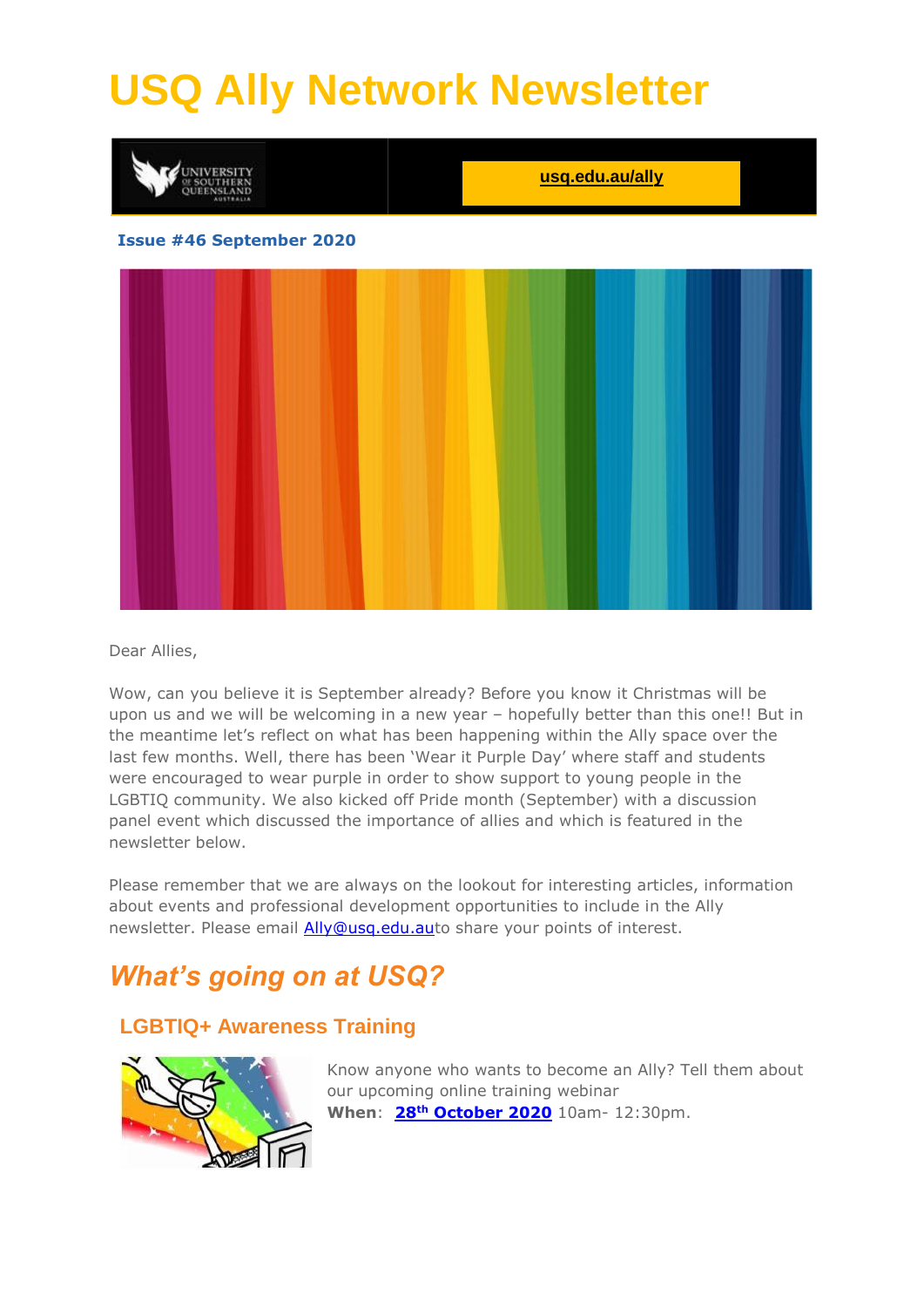### **USQ Ally Network Natter**

USQ Ally Network Natters are intended to be a safe and inclusive space for discussion for members of the LGBTIQ community and their supporters within USQ.



#### **Guest Speaker: Mark Thomas,** *USQ Student*

#### **Tuesday 6 October, 12.45pm**

Come join us for the next Ally Network Natter. We will hear from Mark Thomas, USQ student, currently studying a Bachelor of Human Services, who works part-time as a selfemployed Disability Support Work, and volunteers with

various organisations including Sunrise Way, Diverse Voices and PFLAG. He will share his story with the hope that he can encourage those who are going through hard times to find support and to inspire people to reach their own full potential. Join us via live zoom webinar.

Register [here.](https://usq.zoom.us/webinar/register/WN_3N6ZqRslTrmhQDDbrfhSQw) This is the last Natter of the year (!), so we do hope you can join us.

### **September Pride month**

On Thursday 3rd September we enjoyed a panel discussion as part of September Pride Month activities: 'The Importance of Allies & Friends to the LGBTIQA+ Community'. It was run as a panel discussion, with Shelley Argent, National Spokesperson, PFLAG (Parents and Friends of Gays and Lesbians) as our guest speaker, with additional guest speakers Josh Pienaar, PVC (Students), Josh Nixon, USQ Student and Founder USQ Pride, and Krystle Scott, USQ Student and President USQ Pride. The event was moderated by Michael Thomas, DVC Enterprise Services.

We enjoyed a lively discussion, with questions coming in from our online audience. We heard about the challenges of having an appropriately supportive and inclusive LGBTIQ space and Ally network within organisations, and the importance of the voice of Allies to further the cause of LGBTIQ communities. If you would like to access the recording of this event, it is available to all registered USQ Allies via the [Ally StudyDesk.](https://usqstudydesk.usq.edu.au/m2/mod/equella/view.php?id=1596309)



*Josh Pienaar joining us virtually, flanked by Allies Glen Gorton (AV support) and Ken Gideon (organiser of the event)*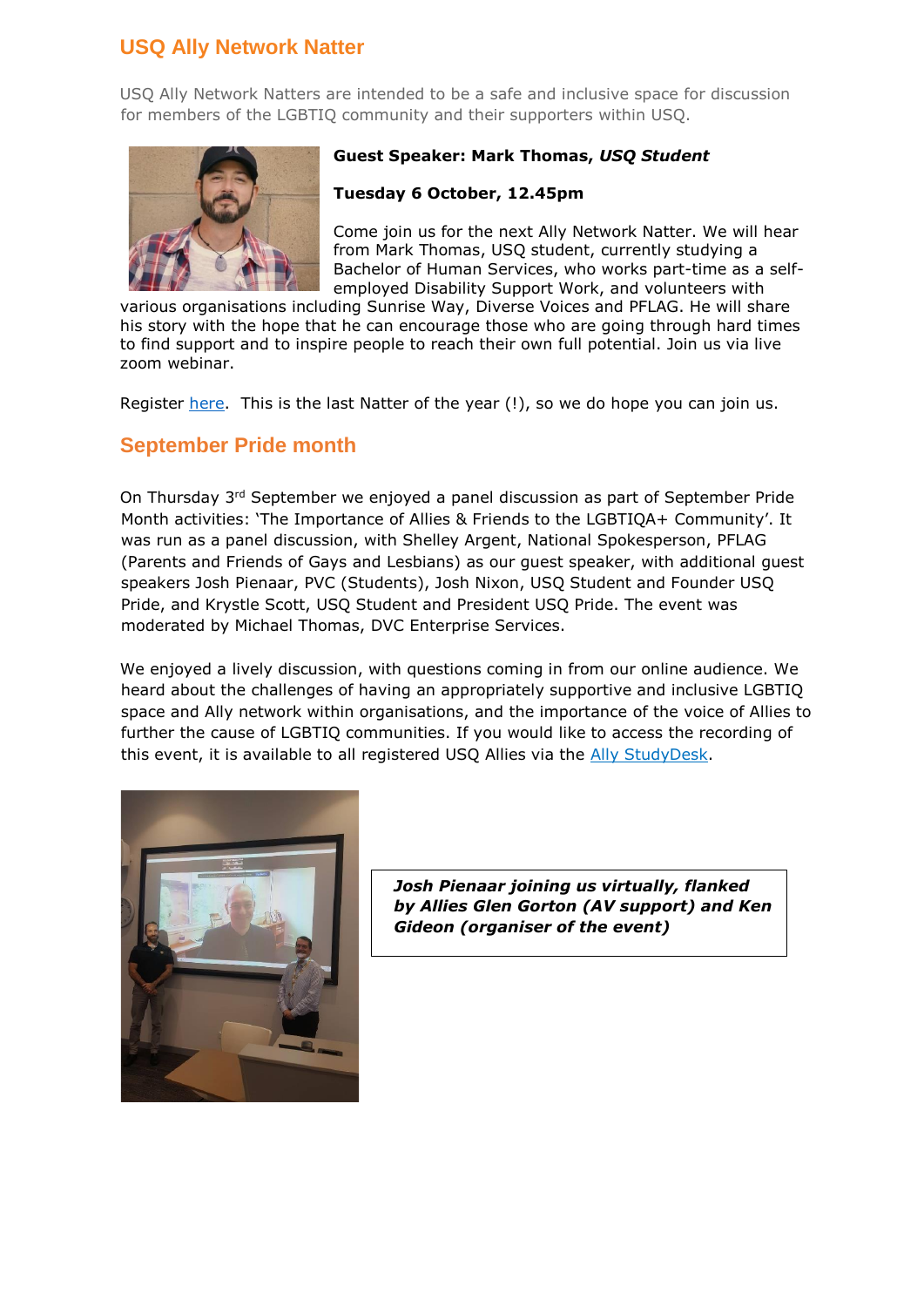

*Clockwise from back left – Shelley Argent, Michael Thomas, Krystle Scott, Josh Nixon, social distancing*

*Shelley Argent and Michael Thomas doing the COVID handshake*



# *What's going on outside of USQ?*



### **Court approves trans teen's treatment after parental dispute**

A 16-year-old transgender girl whose mother opposed her transition can access gender-affirming hormone treatment after a win in the Family Court of Australia.

The girl's father had consented to the treatment, but her mother refused, the *[Sydney Morning](https://www.smh.com.au/national/court-approves-treatment-for-transgender-teen-amid-parental-dispute-20200911-p55une.html)*  Herald\_[reported.](https://www.smh.com.au/national/court-approves-treatment-for-transgender-teen-amid-parental-dispute-20200911-p55une.html)



### **QC offers new sexual health clinics in Brisbane and Harvey Bay**

The Queensland Council for LGBTI Health (QC) has begun new weekend sexual health clinics as Queenslanders are urged to keep up their health checks during COVID-19.

QC holds its Clinic 30 Testing Point in Brisbane every second Tuesday, and that service has now resumed and is taking bookings. [MORE](https://qnews.com.au/qc-offers-new-sexual-health-clinics-for-brisbane-and-hervey-bay/)